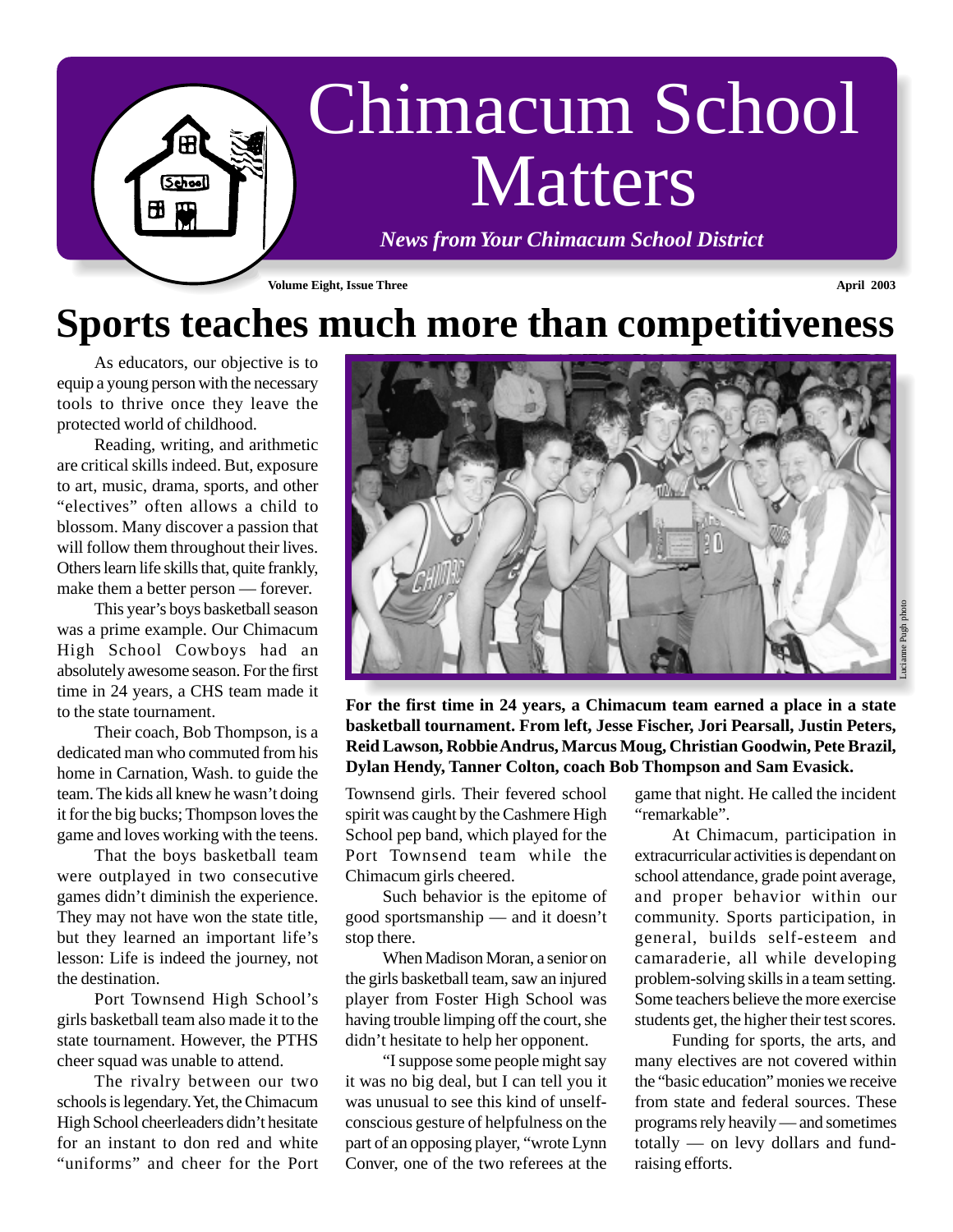# *CHS students do well*



**Tyler Holtman, 16, formed a chapter of Students Against Destructive Decisions (SADD) following the death of a classmate earlier this year. The program addresses the issues of underage drinking, impaired driving, drug use, and other destructive decisions that kill.**

**We're mighty proud of them!**



**Dan Beary, 17, took first place in Job Interviewing at the regional Future Business Leaders of America competition. He's currently finishing up the requirements to earn his Eagle Scout rank. Krystal Huntingford, 17, has been**



**selected as a cheerleading instructor for the United Spirit Association. Only two girls were chosen from the Washington/Oregon area.**



**Amanda Snow, 17, was chosen to attend the Youth Leadership Forum on Medicine, in Washington, D.C. In addition, the 2003 Taylor Publishing yearbook of yearbooks features a double-page layout this fastpitch softball player designed with her Chimacum High School classmate, Natasha Dupuy.**



**Robbie Andrus, 18, was named the Nisqually League's Most Valuable Player for an exceptional performance on this year's Chimacum High School boys basketball team. Robbie was also voted First Team All-State for 2A schools in the state of Washington.**



**Brandon Ellis, 18, recently earned the rank of Eagle Scout. Only four percent of all scouts reach the highest advancement rank in Boy Scouts. He is in our Pi alternative program.**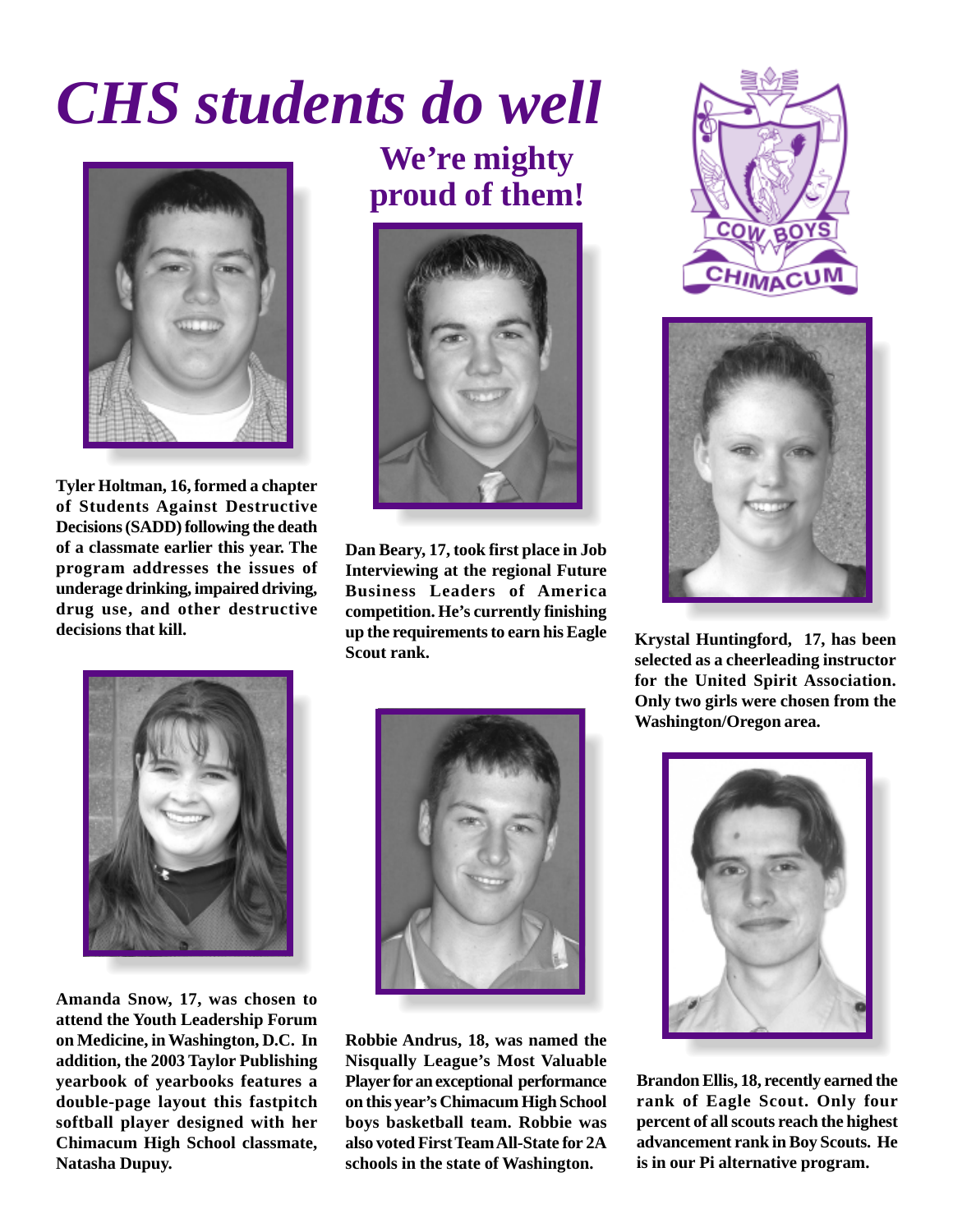### **Dr. Derrington leaves Chimacum School after 8 years**

Since 1995, Dr. Mary Lynne Derrington has guided the Chimacum School District as its superintendent.

The official middle man between CSD staff, the school board and the community, Derrington developed a reputation as the district's head "cheerleader" and chief problem solver.

Effective communication has been central to much of what Derrington has accomplished while at Chimacum. Not only has she been willing to listen to her staff and the public, Derrington made sure they were well informed on the issues at hand.

The renovations of the Chimacum campus and the creation of Chimacum Creek Primary School were done on

## **State budget cuts will effect CSD**

are inevitable.

handle . . . but both?

Budget woes are central to any state- and/or federally-funded entity. These days, that truth is even more evident here at Chimacum.

During the past several years, our school enrollment has been steadily declining. This trend has been seen, not only on the Olympic Peninsula, but in rural districts throughout the state.

Many families with young children have had to leave areas with

few job opportunities.

 Conversely, families are not moving to areas, such as ours, where the unemployment rate is high.

In the fall of 1999, we had 102

first graders. In 2002, we had 64. Unemployment in Jefferson County was 4.9 percent in 1999. It was 8.1 percent last fall.

School funding is based upon enrollment. In 1998, we had the equivalent of 1,423 students. This year, we have 1,244. In dollars, that translates to a cut of \$773,000 in state funding.

At the state level, a serious financial situation is facing legislators. Although, as of press time, the final Derrington's watch.

Complying to directives created by Washington State's school reform is indeed raising the bar for higher quality



"This has been a personally and professionally rewarding eight years. I've enjoyed a supportive staff and community. Together we've been able

budget has not been determined, it is predicted that education freezes or cuts

Declining enrollment with decreased funding is a devastating combination. One or the other, we could

The Washington State Legislature once promised to fully fund its state's public schools; but, alas, those good intentions have yet to come to pass.

education. To do so has required open minds and a lot of cooperation, as our staff continues to rework the curriculum.

to accomplish a lot for the students," Derrington said. "I leave this district confident that it has a strong foundation, and that it is ready to move on to the next level."

Derrington promoted many ideas into being, such as patron tours of the campus, emergency plans between school and authorities, a community volunteer network, redirecting resources to improve test scores, and upgrading technology in all of the schools.

Effective July 1, Derrington becomes the first female superintendent in Whatcom County, when she takes her position in the Blaine School District.

#### **Tapes teach the public about CSD programs**

 A Chimacum School District program is featured each month at one of the two school board meetings. These presentations are designed to explain, not only the purpose of each program and how students are served, but also how each program is funded.

Presentations are videotaped by the high school video production class.

To date, we have tapes on Vocational Education, Pi Program, Special Education, Highly-Capable Program, and the Chimacum Middle School Gates Grant Project.

These informative videotapes and those to come — may be checked out at the district office, or by calling 385-3922.

#### **CSD reorganizes its administrative duties**

Due to declining enrollment, the equivalent of one administrative position will be cut next year. We have eliminated the Director of Curriculum, our athletic director has resigned, and we cut hours from our Special Services Director. Our administrators will absorb the extra work-load.

Other options included reducing a principal and reorganizing students. The option we chose should be the least disruptive to student learning.

**Declining enrollment with decreased funding is a devastating combination. One or the other, we could handle . . . but both?**

constitutes 63 percent of our revenue. Federal dollars add another 13 percent; local sources add five percent more. The

remaining balance,

State funding

19 percent, comes from the taxpayer, through the school levies you vote for every two years. (The 2005/2006 levies will be on the ballot in February 2004.)

Of our total revenues, 78 percent are allocated to hire staff.

Any decisive action will have to wait until all of the facts are in, and the numbers are evaluated and reevaluated. In the meantime, we wanted to keep you up-to-date on the situation.

We welcome your input!